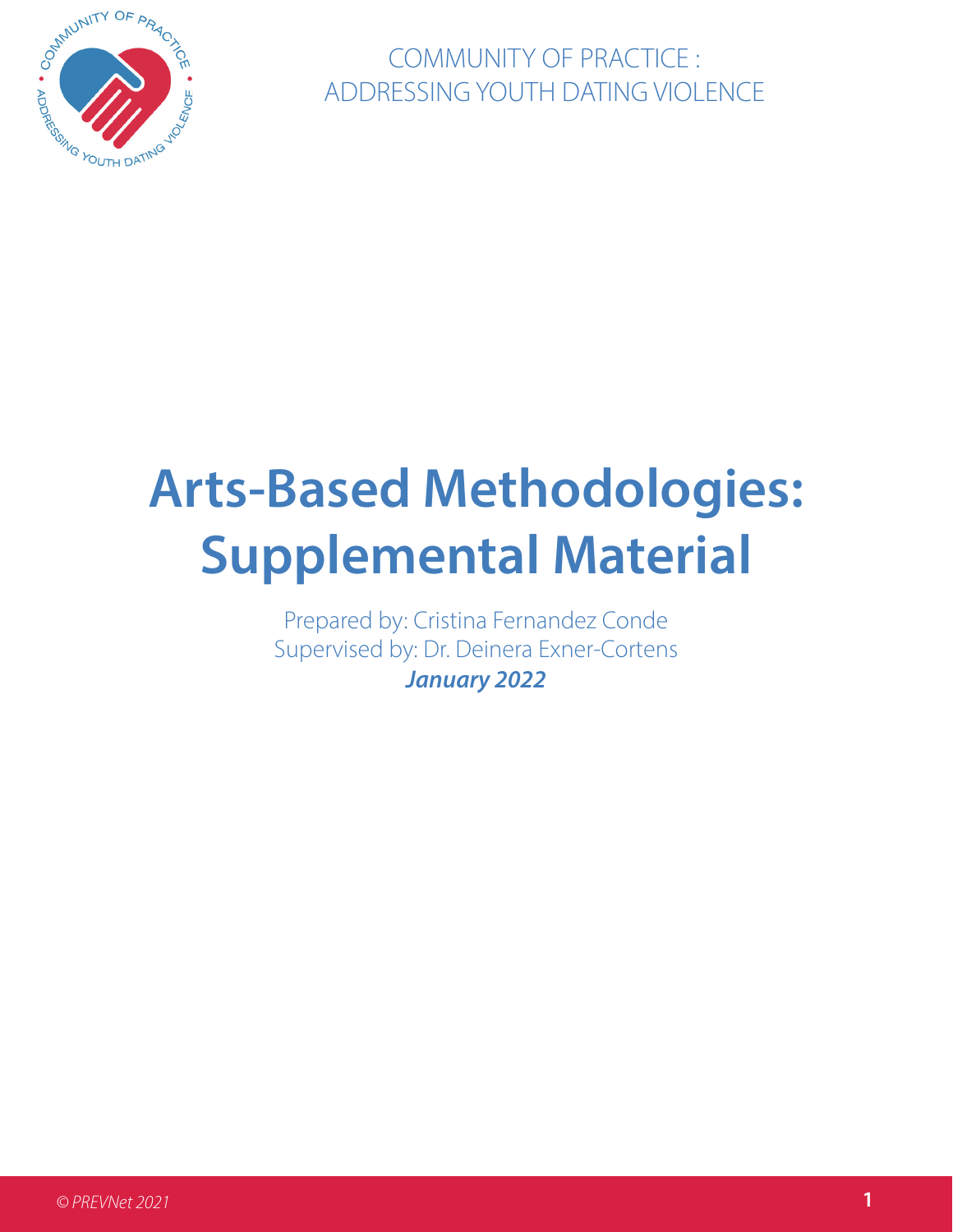## **Table of Contents**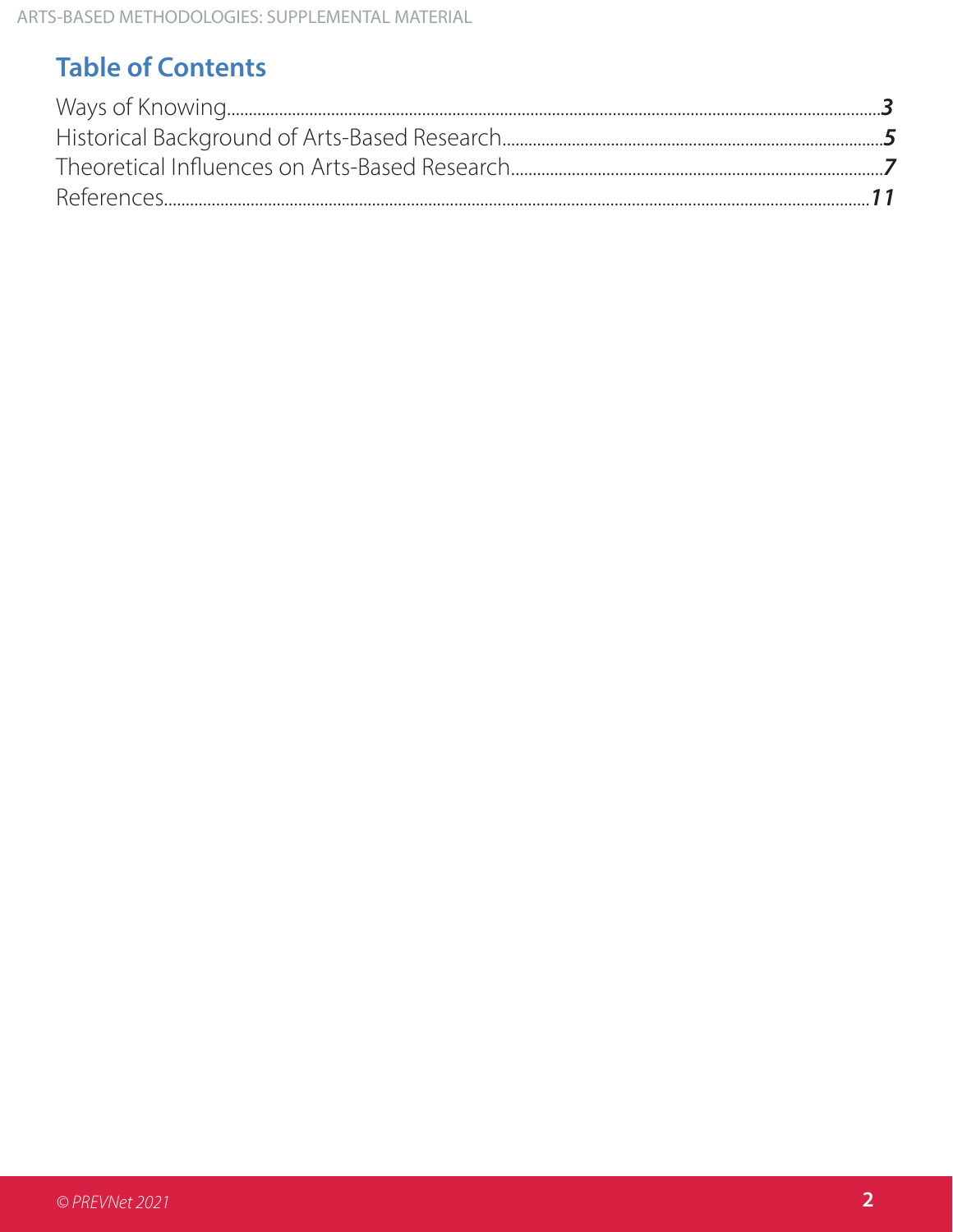*This document contains additional information that is related to the use of arts-based methodologies. Readers who are interested in understanding more about these methodologies may find it useful.* 

### **Ways of Knowing**

Humans understand their world using many different methods and ways of knowing.**[1](#page-2-0)** For example, Kerlinger and Lee (2000) describe four methods of knowing: a) the method of tenacity (e.g., we hold on to what we think is true), b) the method of authority (e.g., an idea might be supported due to tradition or through public sanction), c) the *a priori* or intuitive method (e.g., the most reasonable explanation), and d) the Western scientific method. Another important method of knowing is Indigenous ways of knowing. Indigenous knowledge has been defined as "…knowledge to describe local, culturally specific knowledge unique to a certain population" (Simonds & Christopher, 2013, p. 2185). In contrast to other ways of knowing, Indigenous knowledge is usually transmitted orally, and it is relevant and current to the community to which it belongs (Simonds & Christopher, 2013). Comparatively, Western scientific research tries to understand human activity by obtaining information in a systematic and 'objective' way (Kerlinger & Lee, 2000). As part of finding ethical spaces for reconciliation (Crowshoe & Ermine, 2014), it is important for Western researchers to think about how to combine different ways of knowing in their work (in Canada specifically, incorporating both Indigenous and Western ways of knowing).

<span id="page-2-0"></span> $1$  In research, methods outline a plan for researchers to follow to gain new knowledge. Thus, there are different ways of knowing that can underlie methods.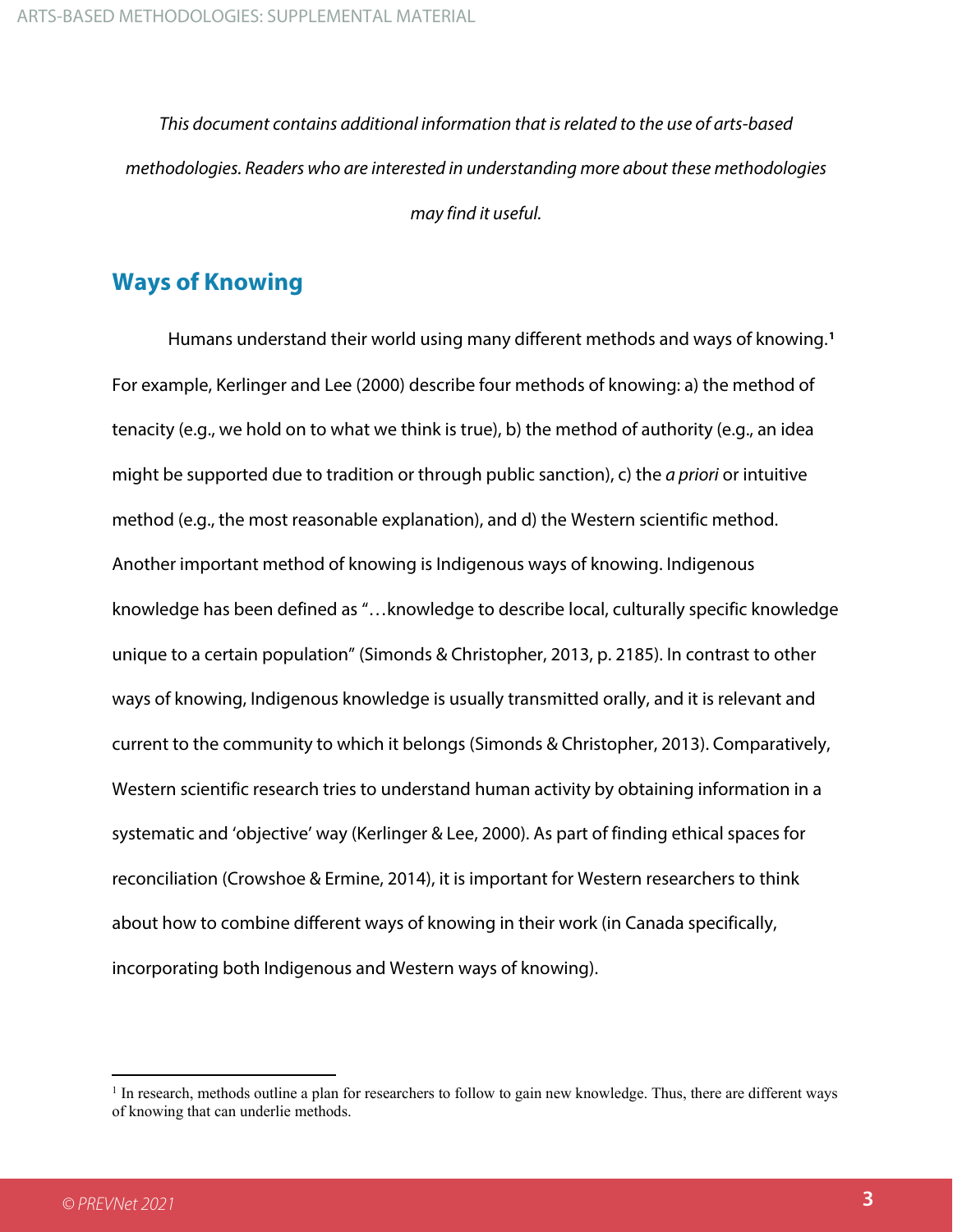Why is it important to consider methods and ways of knowing? This is because research studies need an underlying methodology to guide their investigations (Overton, 2006). A method is made up of different techniques that support researchers in collecting information, organizing data, and analyzing it (e.g., by coding information) (6 & Bellamy, 2012). Methods are important because they support researchers in making inferences about the information they are collecting (6 & Bellamy, 2012). Inferences are conclusions that are drawn based on theories and data. Methodologies vary by discipline and the underlying worldview of the researcher/research team.

Western researchers have often tried to understand reality through a quantitative lens (Kerlinger & Lee, 2000). Researchers working from a quantitative perspective who adopt a positivist wordview[2](#page-3-0) believe that social phenomena can be studied objectively, and that biases can be avoided by creating experiments that allow researchers to control for context (Kerlinger & Lee, 2000). However, limitations to this approach (e.g., belief in objective interpretation) have led to alternate views of science that seek to qualitatively describe the human experience (Kerlinger & Lee, 2000). Qualitative approaches generally better recognize the impact of historical and social factors in the community (Kerlinger & Lee, 2000). From a sociohistorical understanding, researchers realize there are multiple stories that can be told about any given experience, and thus, the observer is always sharing about the topic from their point of view (i.e., is not 'objective'; Kerlinger & Lee, 2000).

Towards an understanding of lived experience, newer qualitative methodologies have incorporated art as a way to understand social experience and to foster social change in the

<span id="page-3-0"></span><sup>&</sup>lt;sup>2</sup> But note that not all quantitative researchers adopt a positivist worldview. Other worldviews included postpositivism, realist and Indigenous.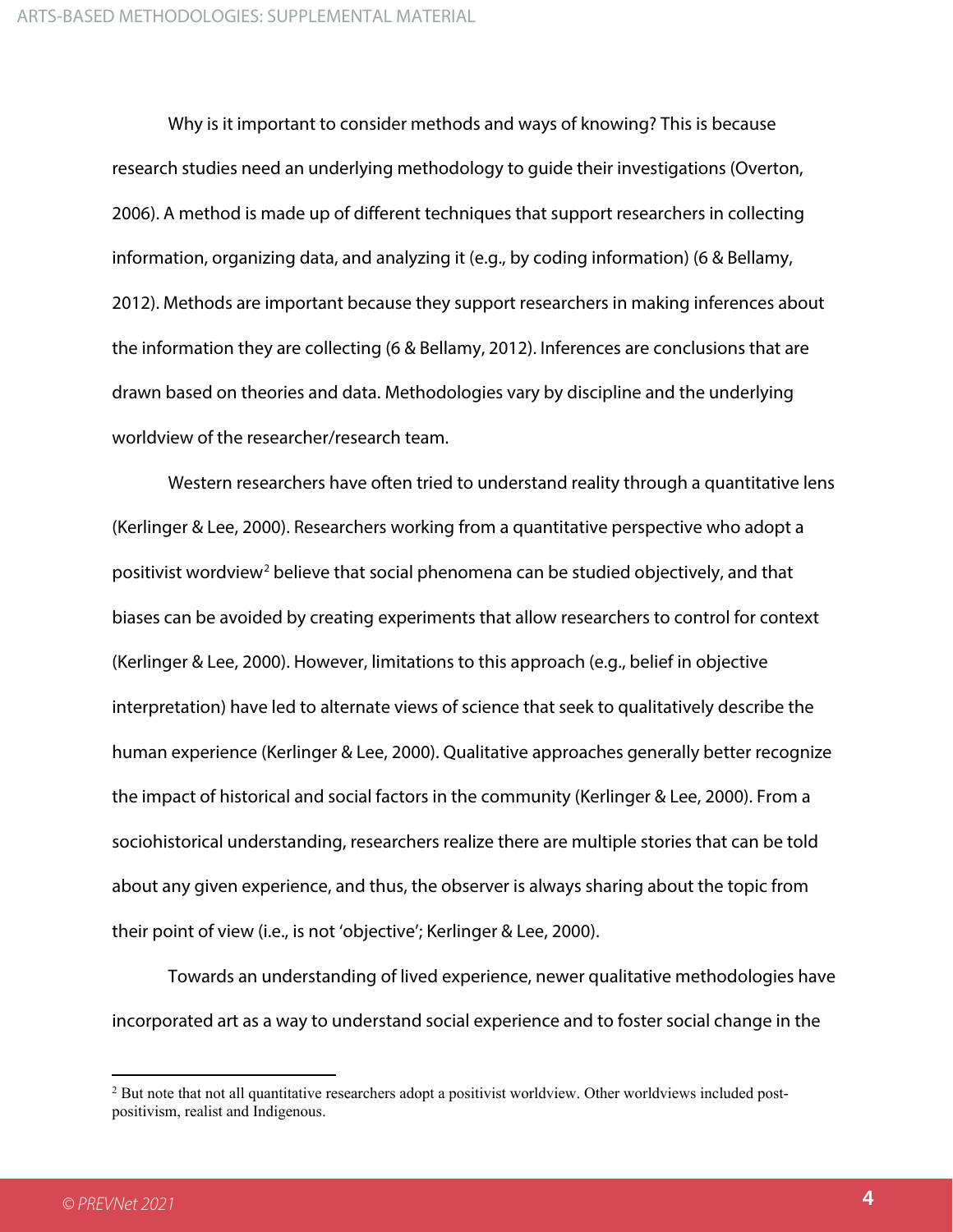community (Finley, 2012). Broadly, these methodologies are known as Arts-Based Research (ABR).<sup>[3](#page-4-0)</sup> The methodologies embedded in ABR present new ways for researchers to collect and report data that are different from other research methodologies (Barone, 2012).

#### **Historical Background of Arts-Based Research**

Some authors suggest ABR became a methodological genre between the 1970s and 1990s (Chilton & Leavy, 2014). Finley (2005) identified three historical moments as key for the evolution of arts-based inquiry: a) Social Science Activism, b) Educational Arts-Based Research, and c) Revolutionary Pedagogy.

*Social Science Activism.* Researchers in the 1970s started questioning traditional (i.e., quantitative) methodologies. In particular, ABR emerged during a time in which academics started questioning what research entails (Finley, 2012). In addition, others noted that quantitative research was not useful for every project (Finley, 2005). Further, researchers also recognized that participants could support research efforts as true collaborators (Finley, 2005). This switch from participants only to participant-collaborators meant that researchers needed to find new ways to report their findings to avoid 'othering' those who engaged in their studies (Finley, 2005). In ABR, participants "should not be voiceless in the reporting of their own stories" (Finley, 2005, p. 682). At this time, it was also highlighted that communitybased research needs to be useful to the community in which the research takes place (Finley, 2005). Because of this, ABR incorporated relational ethics, a participatory approach, and explicit social justice goals (Chilton & Leavy, 2014). In terms of ethics, ABR recognizes the

<span id="page-4-0"></span><sup>3</sup> Many terms are used to refer to ABR. These include: "Art practice as research, Art-Based Inquiry, Art-based enquiry, Arts-Based Research Practices, Performative Inquiry, Arts-Based Educational Research (ABER), [and] Arts-based health research (ABHR)…", among others (Chilton & Leavy, 2014, p. 60).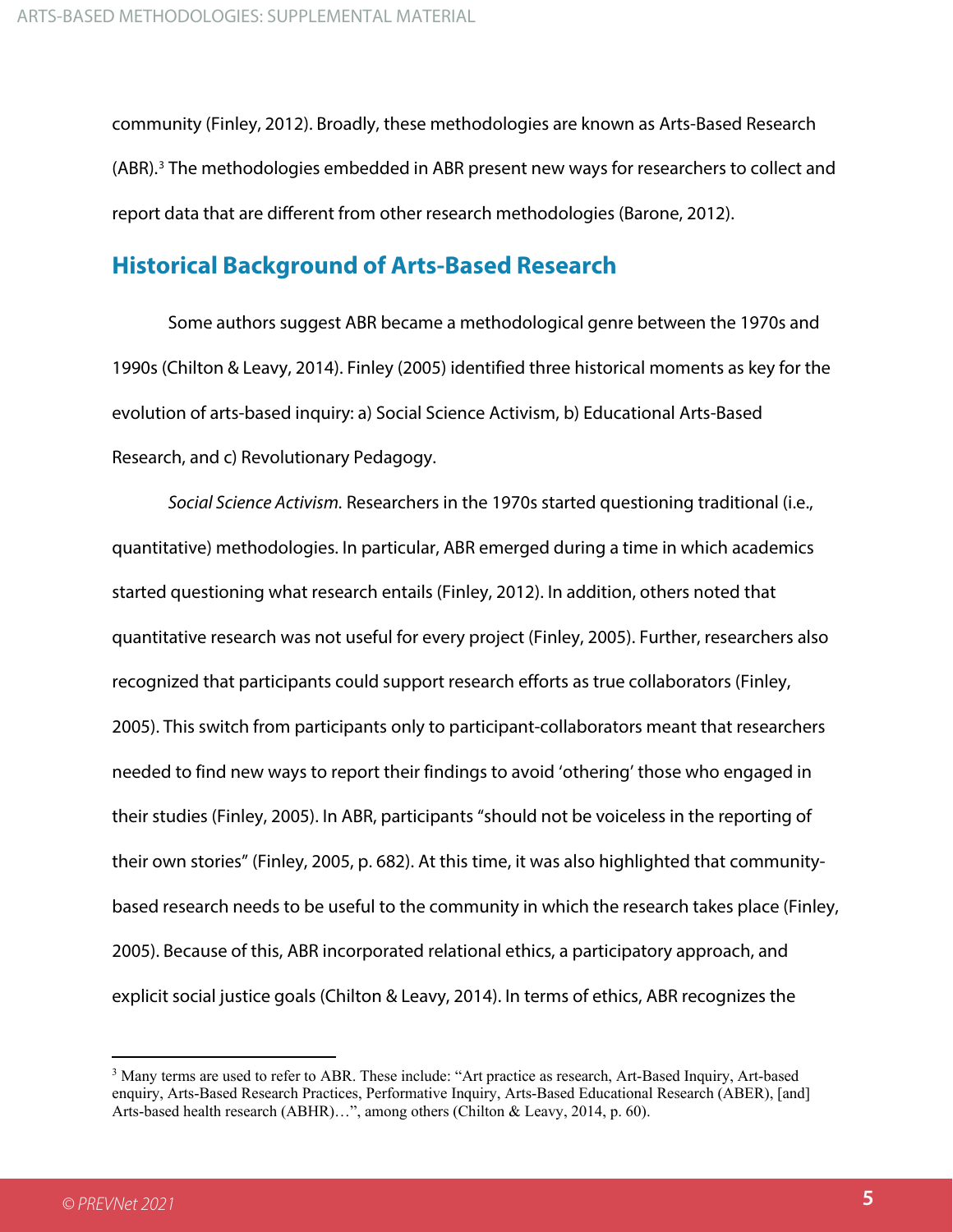distinction between institutional ethics (e.g., informed consent) and relational ethics – researchers need to be aware of the how their actions impact the community in which they are working (Ellis, 2007).

*Educational Arts-Based Research.* Elliot Eisner was an educational researcher who strongly advocated for the inclusion of the arts in education (Siegesmund, 2018). Though his work, he highlighted the need for education to understand individual needs through the arts, and described his work as Educational Arts-Based Research (Siegesmund, 2018). Finley (2005) summarizes Eisner's foundational components for ABR as: a) the world can be known in different ways; b) knowledge depends on experience and reflection – it is not only discovered, it is made; c) the language people use to describe how they see the world influences their ability to describe it; d) intelligence is required for any form that represents the world; e) people's experiences and what they say are impacted by the form chosen to represent the world; f) educational inquiry will progress as humans use multiple means to describe, interpret, and evaluate education; and g) new competencies are needed when using new forms of representation.

*Revolutionary Pedagogy.* Revolutionary Arts-Based Inquiry is a type of pedagogy that encourages challenging oppression and empowering communities to promote social change and transform educational practice (Finley, 2005). Broadly, revolutionary pedagogy stemmed from the work of Freire, who highlighted the need to teach socially marginalized groups by breaking from the power mechanisms that can accompany educational systems (Arnett, 2002). McLaren is also recognized as a contributor; they noted that revolutionary pedagogy aims for social democracy (Finley, 2005). Some aspects of this pedagogy were incorporated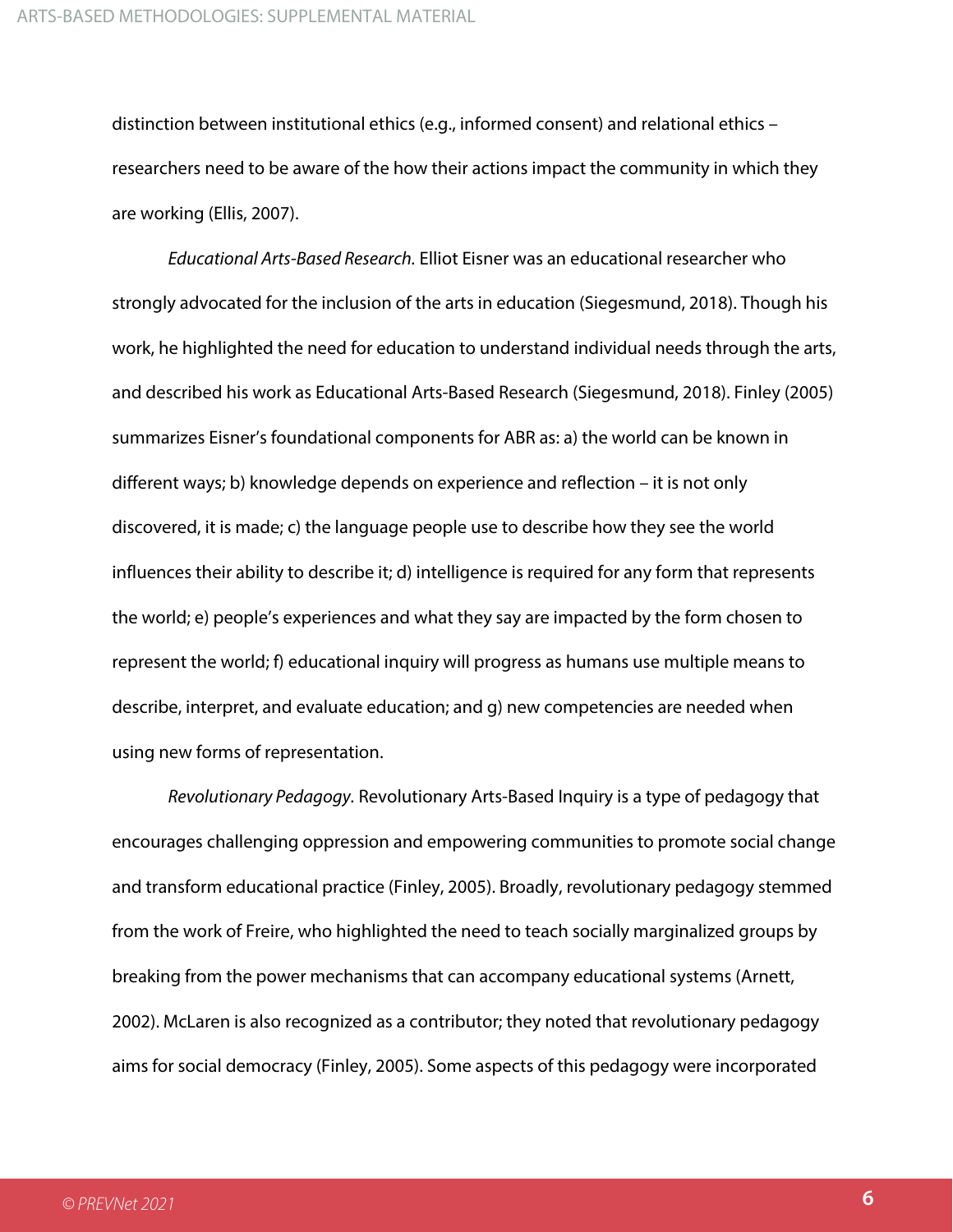into ABR. Specifically, in ABR, arts are the basis for research, and are a way of representing social realities that allow participants to share the strengths and challenges in their community to advocate for change.

#### **Theoretical Influences on Arts-Based Research**

ABR is strongly influenced by social justice, relational ethics, and feminism (Chilton & Leavy, 2014).

*Social Justice.* A widely used definition of social justice is "a vision of society in which the distribution of resources is equitable and all members are physically and psychologically safe and secure" (Bell, 2013, p. 21). ABR is influenced by social justice because it seeks to empower communities by providing opportunities for them to share their experiences and strive for change that increases their physical and mental safety. Specifically, the focus of ABR is to communicate to create social impact (Chilton & Leavy, 2014). This type of research also challenges oppression and is critical of injustice (Leavy, 2015). By acknowledging participants as collaborators, research is participatory and action-oriented (Leavy, 2015). A participatory approach allows for the elimination of the participant-researcher hierarchy because participants become stakeholders in the research project (Leavy, 2015).

Leavy (2015) describes that ABR can foster critical awareness and promote consciousness (e.g., by developing empathy through stories, performances, and images that create a response in those who engage with the findings). ABR also looks to challenge dominant ideologies and stereotypes to provide a voice for those who are marginalized due to some aspect of their identity (Leavy, 2015). For example, Finley (2012) notes that telling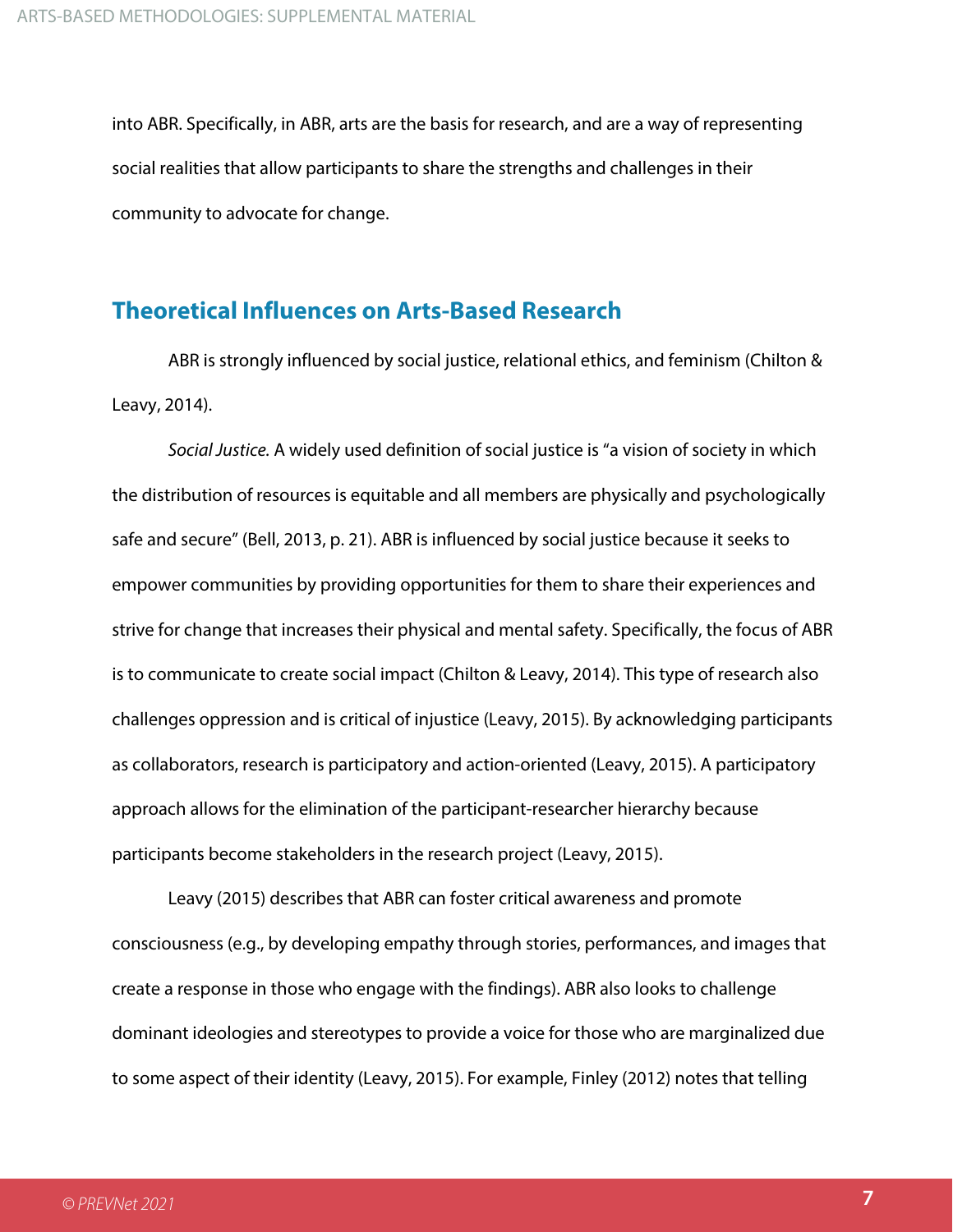community stories can expose discrimination, sexism, and racism. Finley (2012) further describes ABR as a practice that also challenges colonial traditions that privilege Western viewpoints over Indigenous and other ways of knowing.

Because of its focus on social justice, when engaging in ABR, researchers need to reflect on their personal value system and motivations to engage in ethical practice (Leavy, 2015). Respect of Indigenous knowledges is also a crucial aspect of ABR (Finley, 2012).

*Relational Ethics.* Ethical considerations are integral to any research endeavour. In Canada, research projects are reviewed by an institutional research ethics board (REB) that makes sure the process allows individuals to understand confidentiality, privacy, and to guard people from harm through informed consent (Ellis, 2007). Beyond these common ethics principles, however, Ellis (2007) urges researchers to consider *relational ethics* in their work. Relational ethics require individuals to become aware of their actions and the impact they have on those who are collaborating in the research (Ellis, 2007). Relational ethics recognize that the researcher needs to recognize their bond to research participants and actively engage in conversations that help develop the researcher's ethical responsibilities (Ellis, 2007). Relational ethics thus complement common ethics principles. In addition, Leavy (2015) notes several ethical considerations specific to ABR:

- Results should be shared in a way that is sensitive to complex participant experiences. This includes reporting and sharing information in a way that is culturally respectful.
- When utilizing performances as a way to share research with the community, care must be given to the audience's well-being (e.g., including discussions at the end of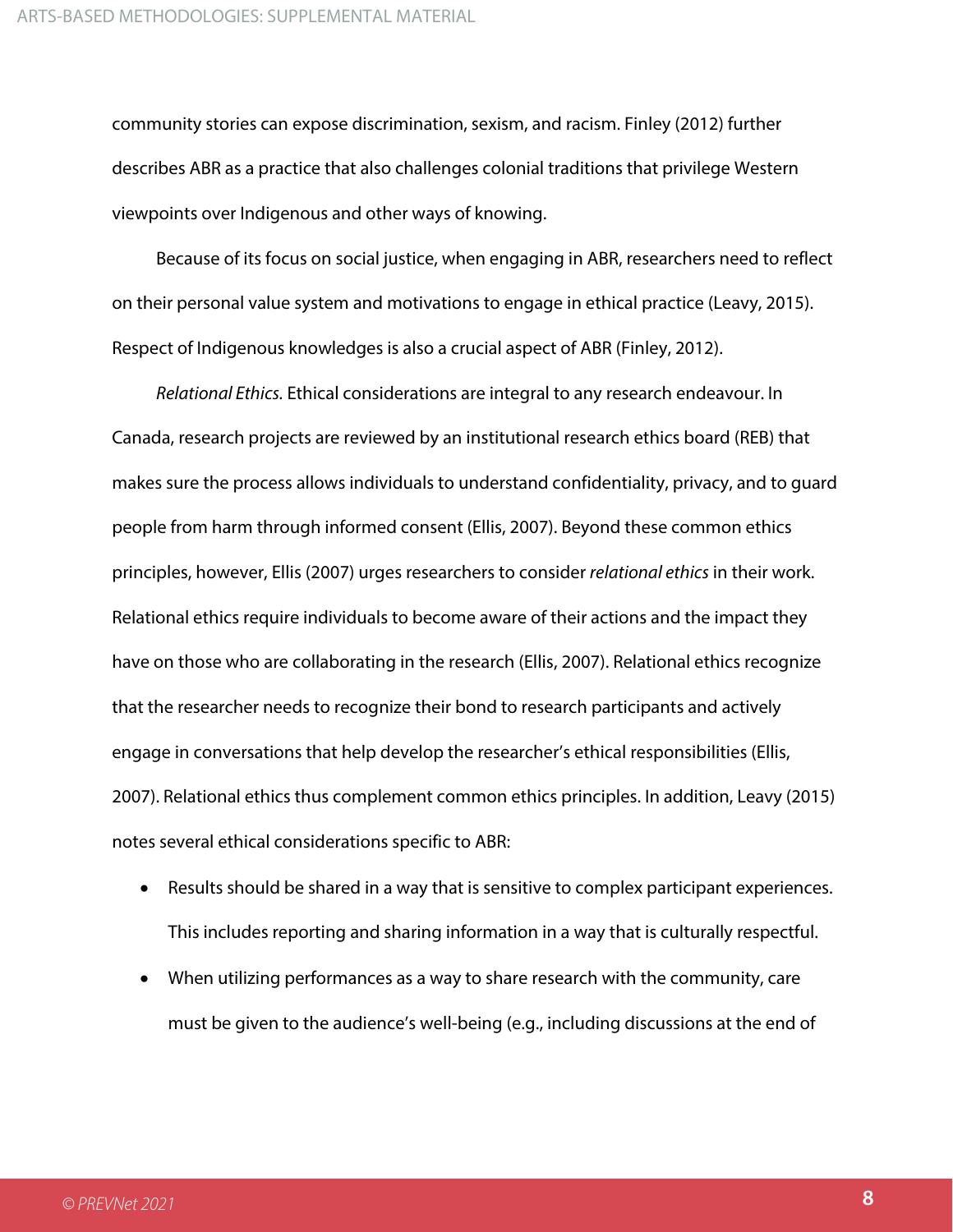the performance to support the audience in assessing the impact that the show had on them).

- Clarifying copyright expectations for any images or products created through research from the moment the first participants are engaged in the project. Setting expectations for the final public display (if this is part of the project) is also recommended.
- It is important to find a balance between the research findings and the artistry used to represent them. Findings must be represented faithfully. For example, it is important that artistry does not misrepresent the original data in an effort to engage the audience.
- Incorporating reflexivity supports research. Reflexivity involves an examination of the researcher's feelings, decisions, and assumptions as they engage in the research process.

*Feminism.* The feminist movement impacted research by raising societal awareness about the presence and experiences of marginalized and oppressed groups (Leavy, 2015). From a feminist standpoint, research should not be complicit in oppressing marginalized groups through its theories and methodologies (Leavy, 2015). Rather, research from this perspective needs to understand that people have different points of view based on their *standpoint* in society (Leavy, 2015). A standpoint is the result of the perspectives that are the consequence of an individual's life experiences (Leavy, 2015). Feminism has developed its own research methodologies and has influenced ABR because it questions the existence of 'objective' findings in research (Leavy, 2015). Eisner (2001) explained this influence by highlighting that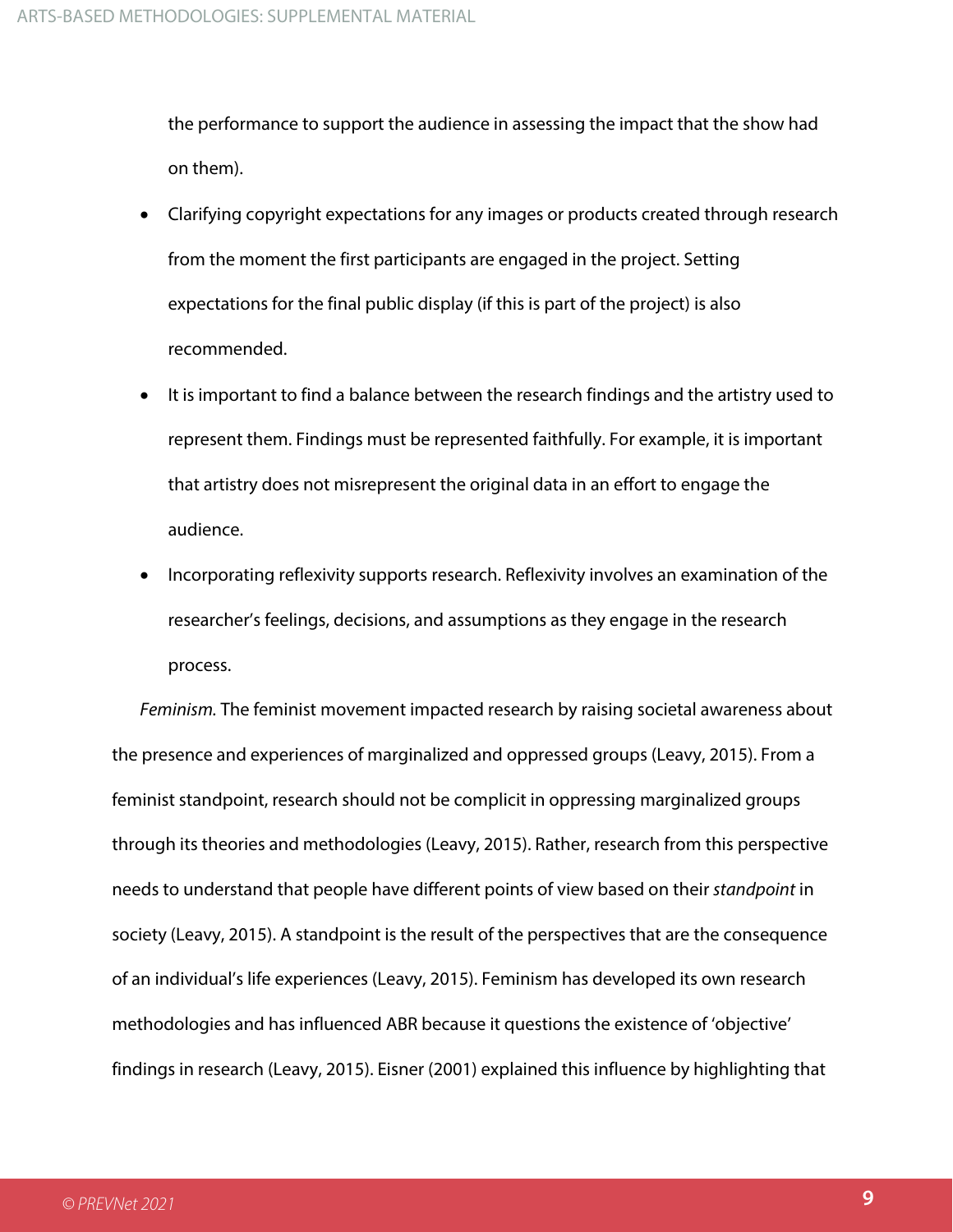feminism stipulates that research cannot be neutral because the world is experienced in

different ways by different people.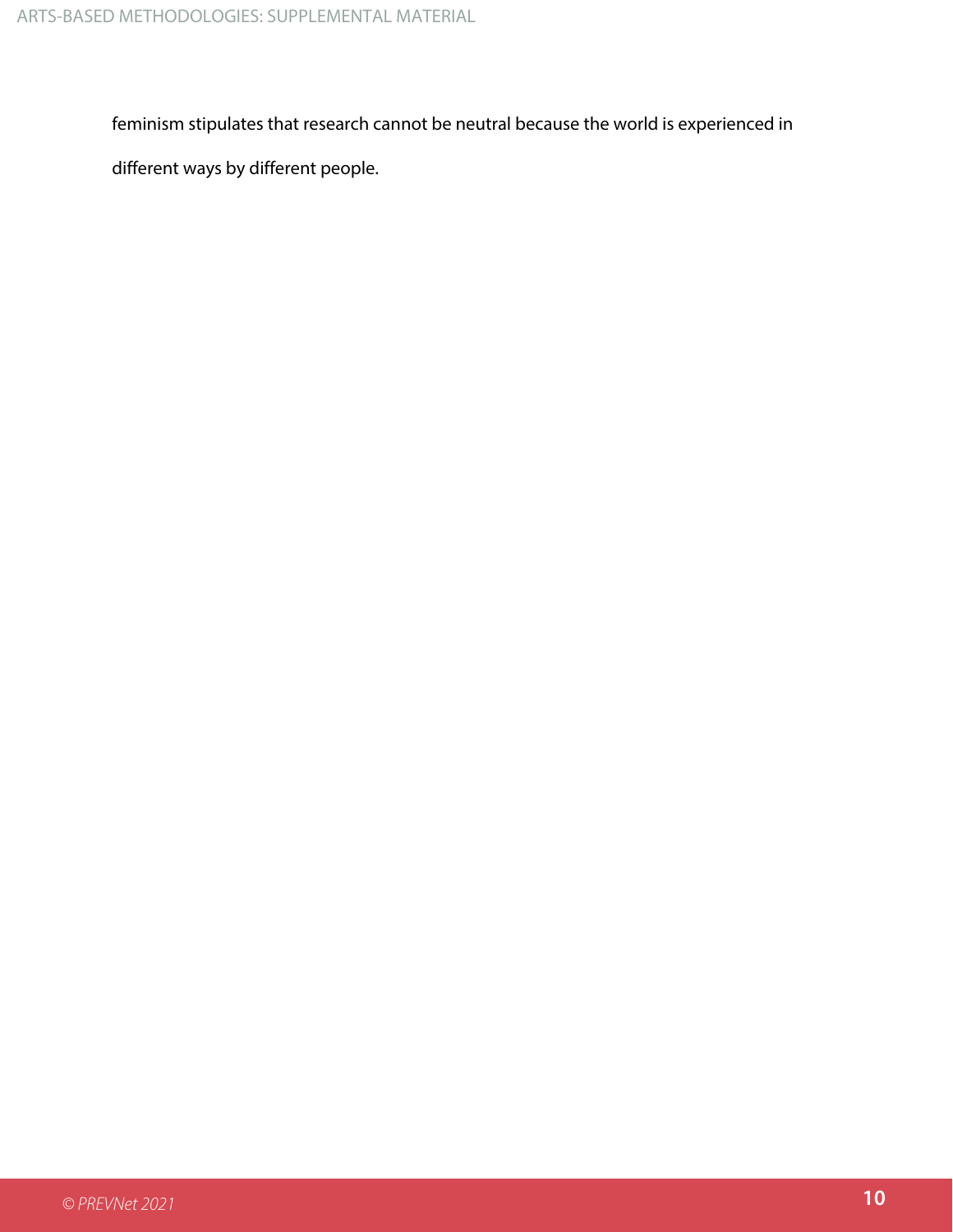#### **References**

- 6, P., & Bellamy, C. (2012). *Principles of Methodology: Research Design in Social Science*. SAGE Publications Ltd. https://doi.org/10.4135/9781446288047
- Arnett, R. C. (2002). Paulo Freire's revolutionary pedagogy: From a story-centered to a narrative-centered communication ethic. *Qualitative Inquiry*, *8*(4), 489–510. https://doi.org/10.1177/10778004008004006
- Barone, T. (2012). Arts-based research. In L. M. Given (Ed.), *The SAGE Encyclopedia of Qualitative Research Methods* (pp. 29–32). Sage Publications Inc.
- Bell, L. A. (2013). Theoretical foundations. In M. Adams, W. J. Blumenfeld, C. Castañeda, H. W. H. Hackman, M. L. Peters, & X. Zúñiga (Eds.), *Readings for diversity and social justice* (3rd ed.). Routledge.
- Chilton, G., & Leavy, P. L. (2014). Arts-based research practice: Merging social research and the creative arts. In P. Leavy (Ed.), *The Oxford Handbook of Qualitative Research* (pp. 403–422). Oxford University Press.

Crowshoe, R., & Ermine, W. (2014, November 13). *Ethical spaces.* 

[https://policywise.com/video\\_library/keynote-presentation-ethical-spaces-with-elder](https://policywise.com/video_library/keynote-presentation-ethical-spaces-with-elder-reg-crowshoe-and-elder-willie-ermine/)[reg-crowshoe-and-elder-willie-ermine/](https://policywise.com/video_library/keynote-presentation-ethical-spaces-with-elder-reg-crowshoe-and-elder-willie-ermine/) 

Eisner, E. (2001). Concerns and aspirations for qualitative research in the new millennium. *Qualitative Research*, *1*(2), 135–145.

https://journals.sagepub.com/doi/pdf/10.1177/146879410100100202

Ellis, C. (2007). Telling secrets, revealing lives: Relational ethics in research with intimate others. *Qualitative Inquiry*, *13*(1), 3–29. https://doi.org/10.1177/1077800406294947